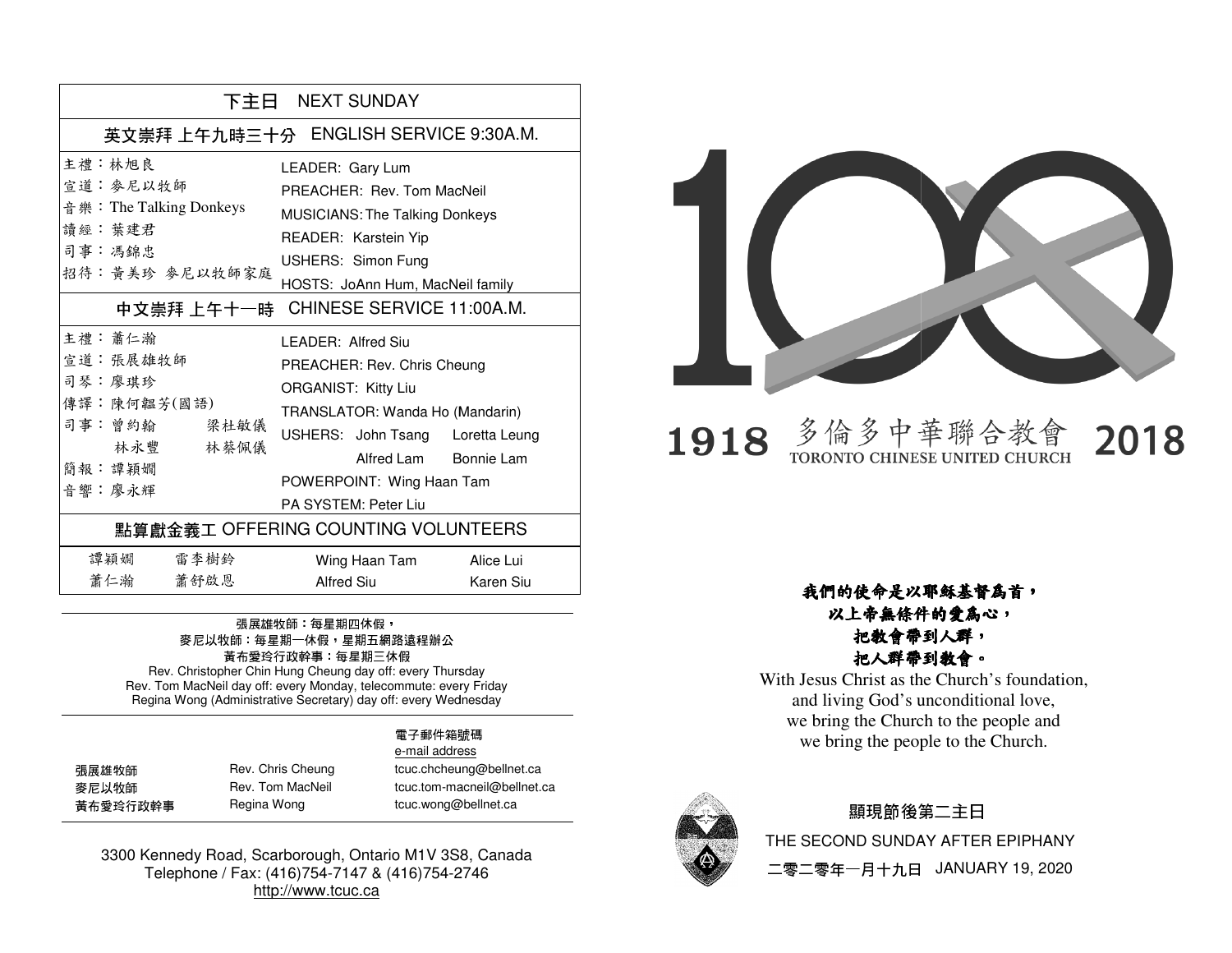#### GATHERING AND PRAISE

#### GATHERING MUSIC

#### INVITATION TO WORSHIP

God calls us to community,

those who are poor in spirit, the mourning, and the meek will find comfort.God calls us to community,

where those who hunger and thirst for righteousness, the merciful, and the peacemakers will find support.

God calls us to community,

so that the pure in heart, the persecuted, and the reviled may find rest.God calls us to community, and we are all welcome! Amen.

#### LIGHTING THE CHRIST CANDLE

#### PRAYER OF APPROACH

God of community, who has called each of us here just as the disciples were called so long ago: bless this community and help us to grow together in fellowship, so that we can support each other and Your work in the world. We ask in the name of the Holy Spirit, the breath that sustains us all. Amen.

SONGS OF PRAISE & FAITH:"How Great You Are" & "Day After Day"

PASSING OF THE PEACE We greet one another in Jesus' name saying "the Peace of God be with you".

RESPONSIVE READING: Psalm 122 (VU 845)

OFFERTORY MUSICOffering of our life and work is received during the music.

#### OFFERTORY PRAYER David Sparks, Prayers to Share: Year A, 39, ed.

Through our gifts, change will take place. Through our gifts, friendship will be experienced; through our gifts, joy will come to life; through our gifts, healing will be possible; through our gifts, community will be created; through our gifts, freedom will be experienced. Bless these our gifts, O God. Amen. Amen.

SCRIPTURE READING: Matthew 18:12-14 (The Message) Jesus describes the Good Shepherd, the one who cares for His sheep above all else.

CHILDREN'S TIME "The Good Shepherd"Afterwards, the children are invited to continue their worship in room 1, basement

SCRIPTURE READING: Matthew 5:1-12 (NRSV) Jesus begins His most famous sermon, laying the groundwork for His ministry. He begins with perhaps His most famous teaching, the Beatitudes, which describes the community of faith that He is building.

SERMON: "The Wisdom of Jesus: Community"

SONG OF FAITH: VU 602 "Blest Be the Tie That Binds"

#### SENDING OUT TO LIVE THE WORD

PRAYERS FOR THE COMMUNITY & LORD'S PRAYER

ANNOUNCEMENTS (see also pp. 6-8)

MINUTES FOR MISSION: "Special Days at Camp Whitney" (p4)

SONG OF PRAISE: "10000 Reasons"

#### COMMISSIONING & BLESSING

We go out from here in community! We go to build relations of faith, hope, and love, we go to encourage one another in Christ's work in the world, we go to do together what none of us can do alone.We go with the grace of Christ, the love of God, and the community of the Holy Spirit. Amen.

#### AMENAfter the sung "Amen" we take a few moments of quiet

We thank everyone who shared their ministries in worship today

| LEADER:                           | Jessica Hions                                                          |  |
|-----------------------------------|------------------------------------------------------------------------|--|
| PREACHER:                         | Rev'd Tom MacNeil                                                      |  |
| <b>MUSICIANS:</b>                 | The Talking Donkeys                                                    |  |
| READER:                           | Jessica Hions                                                          |  |
| USHER:                            | Chauncey Hui                                                           |  |
| HOSTS:                            | Henry Lee, Samuel & Ming Yoon family                                   |  |
|                                   | SUNDAY SCHOOL: JoAnn Hum / Maria Wong                                  |  |
|                                   | AV/SANCTUARY: Matthew Lum/Ming Yoon, Kin Chan, Simon Fung/Chauncey Hui |  |
| POWERPOINT PREPARATION: Esther Au |                                                                        |  |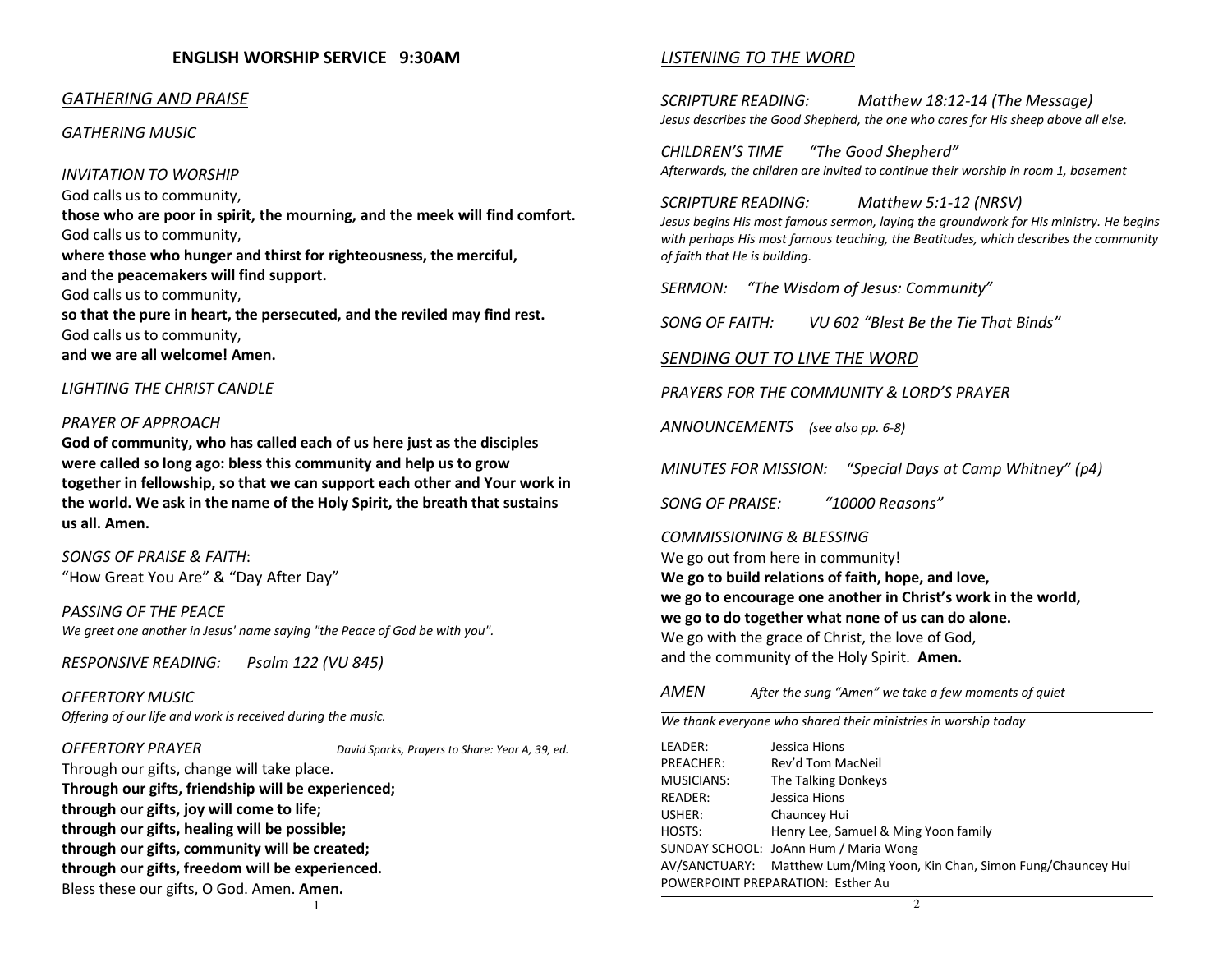### 上午十一時中文崇拜程序 CHINESE WORSHIP SERVICE ─────────────────────────────────────────────────────────────────────────────

|                           |                                                                                        | 詩 扁4         |
|---------------------------|----------------------------------------------------------------------------------------|--------------|
| 主禮: 張黃煥瓊                  | Leader: Winnie Cheung                                                                  |              |
| 宣道:張展雄牧師                  | Preacher: Rev. Chris Cheung                                                            | 請經           |
| 司琴:黄布愛玲                   | Organist: Regina Wong                                                                  | 約翰福          |
| 傳譯:梁玉雲(國語)                | Translator: Grace Leung (Mandarin)                                                     | 唱詩           |
| 司事:陳鎮楣<br>陳鎮璣             | Ushers: May Chan<br>Kay Chan                                                           |              |
| 鍾國榮<br>鍾蘇寶珍               | Frances Chung<br>Alfred Chung                                                          | 「我主          |
| 簡報: 甄榮益<br>陳鎮璣            | Power Point: Jeck Chin<br>Kay Chan                                                     | 宣道           |
| 音響:廖永輝                    | PA System: Peter Liu                                                                   | 「看明          |
|                           |                                                                                        |              |
| 電琴序樂                      | <b>ORGAN PRELUDE</b>                                                                   | 榮耀           |
| 唱詩第1首                     | <b>OPENING HYMN #1</b>                                                                 | (歌詞1         |
| 「聖哉三一歌」                   | "Holy, Holy, Holy, Lord God Almighty"                                                  | 會務           |
| 宣召                        | <b>CALL TO WORSHIP</b>                                                                 | 奉獻           |
| 著往(第625首)                 | INTROIT (#625)                                                                         | (歡迎]         |
|                           |                                                                                        | 也供忘          |
| 同唱「主在聖殿中」                 | "The Lord Is in His Holy Temple"                                                       |              |
| 牧師領禱                      | PASTORAL PRAYER BY MINISTER                                                            | 獻禮           |
| 主禱文 (第649首)               | THE LORD'S PRAYER (#649)                                                               | 「萬物          |
| 同唱「我們在天上的父」               | "Our Father "                                                                          | 祝福           |
| 詩班歌頌                      | <b>CHOIR ANTHEM</b>                                                                    | $=$ $-$      |
| 「愛傳福音歌」(普天頌讚第582首)        | "I Love to Tell the Story"                                                             | (歌詞)         |
| 指揮 葉賜光                    | (by William G. Fischer)                                                                | 唱詩           |
| 伴奏 黃淑薇,黃布愛玲               | Conductor: Kenneth Yip<br>Accompanist: Grace Wong, Regina Wong                         |              |
|                           |                                                                                        | 「使真          |
| 問安                        | PASSING OF THE PEACE                                                                   | 電琴           |
| 兒童信息                      | <b>CHILDREN'S MESSAGE</b>                                                              | 後座           |
| 由張展雄牧師主講<br>信息後兒童往樓下參加主日學 | Children are dismissed to Sunday School after<br>the message led by Rev. Chris Cheung. | Simu<br>heac |
|                           |                                                                                        |              |

| 啟應文                             | <b>RESPONSIVE READING</b>                                                                                              |
|---------------------------------|------------------------------------------------------------------------------------------------------------------------|
| 詩篇40:1-11 (舊約第686頁)             | Psalm 40: 1-11 (NEB p. 463)                                                                                            |
| 請經                              | SCRIPTURE READING                                                                                                      |
| 約翰福音1:29-42 (新約第126頁)           | John 1: 29-42 (NEB p. 111)                                                                                             |
| 唱詩第54首                          | <b>HYMN #54</b>                                                                                                        |
| 「我主我神歌」                         | "Jesus, My Lord, My God, My All"                                                                                       |
| 宣道                              | <b>SERMON</b>                                                                                                          |
| 「看哪,上帝的羔羊」                      | "Behold, the Lamb of God"                                                                                              |
| 榮耀頌                             | <b>GLORIA PATRI</b>                                                                                                    |
| (歌詞在聖詩封底內頁)                     | (Hymn book inside back cover)                                                                                          |
| 會務報告                            | <b>PARISH CONCERNS</b>                                                                                                 |
|                                 |                                                                                                                        |
| 奉獻                              | THE OFFERING                                                                                                           |
| (歡迎同道使用插在長椅內的捐封,<br>也供忘記攜帶捐封者。) | (Donation envelopes are available in the pews for<br>Visitors or those who forgot to bring their own<br>assigned one.) |
| 獻禮文(第644首)                      | <b>OFFERTORY PRAYER (#644)</b>                                                                                         |
| 「萬物都是從主而來」                      | "All Things Come of Thee"                                                                                              |
| 祝福                              | <b>BENEDICTION</b>                                                                                                     |
| 三一頌                             | <b>DOXOLOGY</b>                                                                                                        |
| (歌詞在聖詩封底內頁)                     | (Hymn book inside back cover)                                                                                          |
| 唱詩第284首                         | <b>RECESSIONAL HYMN #284</b>                                                                                           |
| 「使萬民作門徒歌」                       | "Go, Make of All Disciples"                                                                                            |

›座有即時傳譯設備,譯為國語(撥M字)。如需聽筒或簡體字聖經請向司事長索取。 Simultaneous translation into Mandarin (switch to M) is available. Please obtain headphones or Simplified Chinese Character Bible from the Chief Usher.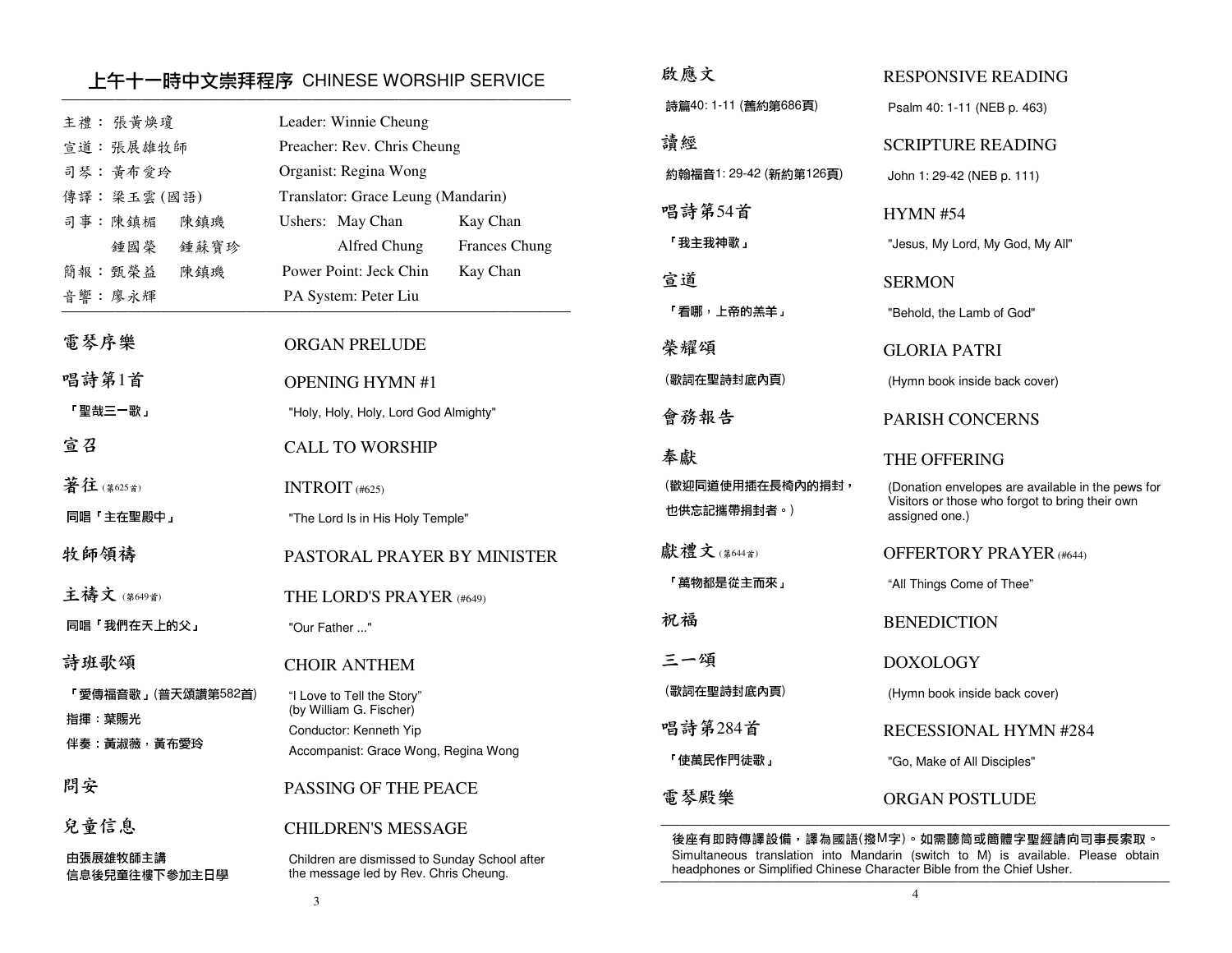## <u>本主日獻花 DONATIONS FOR SUNDAY FLOWERS</u> :<br>.

區梁佩賢感恩

劉明新、黃寶娟記念弟弟黃百偉

## <u>本主日獻刊\_DONATIONS FOR SUNDAY BULLETIN</u> :<br>.

區梁佩賢感恩

## 歡迎 **WELCOME**:

- ❖ 英文崇拜後在懷熙中心有茶聚,歡迎各位參加。 After the 9:30am service, please join us for fellowship and refreshments in the T.H. Chan Memorial Hall.
- $\mathbf{A}$ 弟兄姊妹如有個人或對教會關懷事項,張展雄牧師和麥尼 以牧師歡迎你們於他辦公時間到教會面談,請先用電話預 約。若有代禱的需要,請將代禱事項發送電郵或致電聯絡他(見週刊背頁)。

 If you have personal concerns or concerns about the church, Rev. Cheung and Rev. MacNeil welcome you to visit during office hours for private conversation. Please call in advance to set up date and time. Also, if you need prayer, please email them the prayer item or contact by phone (contact information on the back of the bulletin).

| 本週聚會與活動 ACTIVITIES THIS WEEK |                                              |  |
|------------------------------|----------------------------------------------|--|
| 今日下午12:15                    | 英文崇拜歌頌小組在正堂練習                                |  |
| Today 12:15pm                | Talking Donkeys' rehearsal in the Sanctuary. |  |
| 今日下午1:30                     | 教會詩班在正堂練習                                    |  |
| Today 1:30pm                 | Church Choir rehearsal in the Sanctuary.     |  |
| 今日下午2:15                     | 團契健康排舞在運動場進行                                 |  |
| Today 2:15pm                 | Fellowship Line Dance in the gym.            |  |
| 星期三晚上8:00                    | 羽毛球活動在運動場進行                                  |  |
| Wednesday 8:00pm             | Badminton in the gym.                        |  |

## <u>代禱事項 PRAYER CONCERNS</u> :<br>1 我們为NT的信仰乱原的牧老和

1. 我們為以下的信仰社區的牧者和教會祈禱:多倫多市中心 聖盧克聯合教會、布蘭普頓心湖聯合教會、北約克朝鮮聯 合教會和亨茨維爾三一聯合教會。求上帝繼續帶領使他們的事工得以增長。

 We pray for the communities of faith at St. Luke's United Church in downtown Toronto, Heart Lake United Church in Brampton, North York Korean United Church, and Trinity United Church in Huntsville. May God continue to bless their ministries.

2. 我們為伊朗和國際之間的緊張氣氛禱告。求主親自透過聖靈平息各國領袖的憤怒,在這關鍵時刻,以和平解決問題, 避免局勢升級。

 We pray for a peaceful resolution to the increasing tensions between Iran and the rest of the world. May God quell quick tempers, and may leaders be open to the guidance of the Spirit in these fraught times.

## 會務消息 **CHURCH NEWS**:

### 1. 派發三文治外展事工

派發三文治外展事工 Today's Sandwich Run<br>我們定於今日前往多倫多市中心為無家可歸者派發愛心三 文治包。所有參與者在英文崇拜後集合分配午餐包、組織隊伍和路線,小吃後約上午11:30出發,行程約二至三小時。 請繼續支持此外展事工。

 Our January Sandwich Run will occur today. We will be leaving at 11:30 for downtown, and expect to spend about 2 hours distributing bagged meals and other items to homeless individuals. If you haven't yet signed up and would like to participate, you are most certainly welcome.

## 2. 急凍海鮮籌款 Frozen Seafood Fundraising<br>- 经於尚有剩餘少量刍浦海鲜產品,難知你繼

 鑑於尚有剩餘少量急凍海鮮產品,歡迎你繼續選購,所得 收益撥歸本堂常務基金。請已訂購的兄姊於崇拜後在懷熙中心領取。

 We have a small amount of frozen seafood for sale, you are welcome to purchase more. The net proceeds of this fundraising event will be deposited directly to the Operation Fund. For those who already placed your order, please pick up in the gymnasium after service!